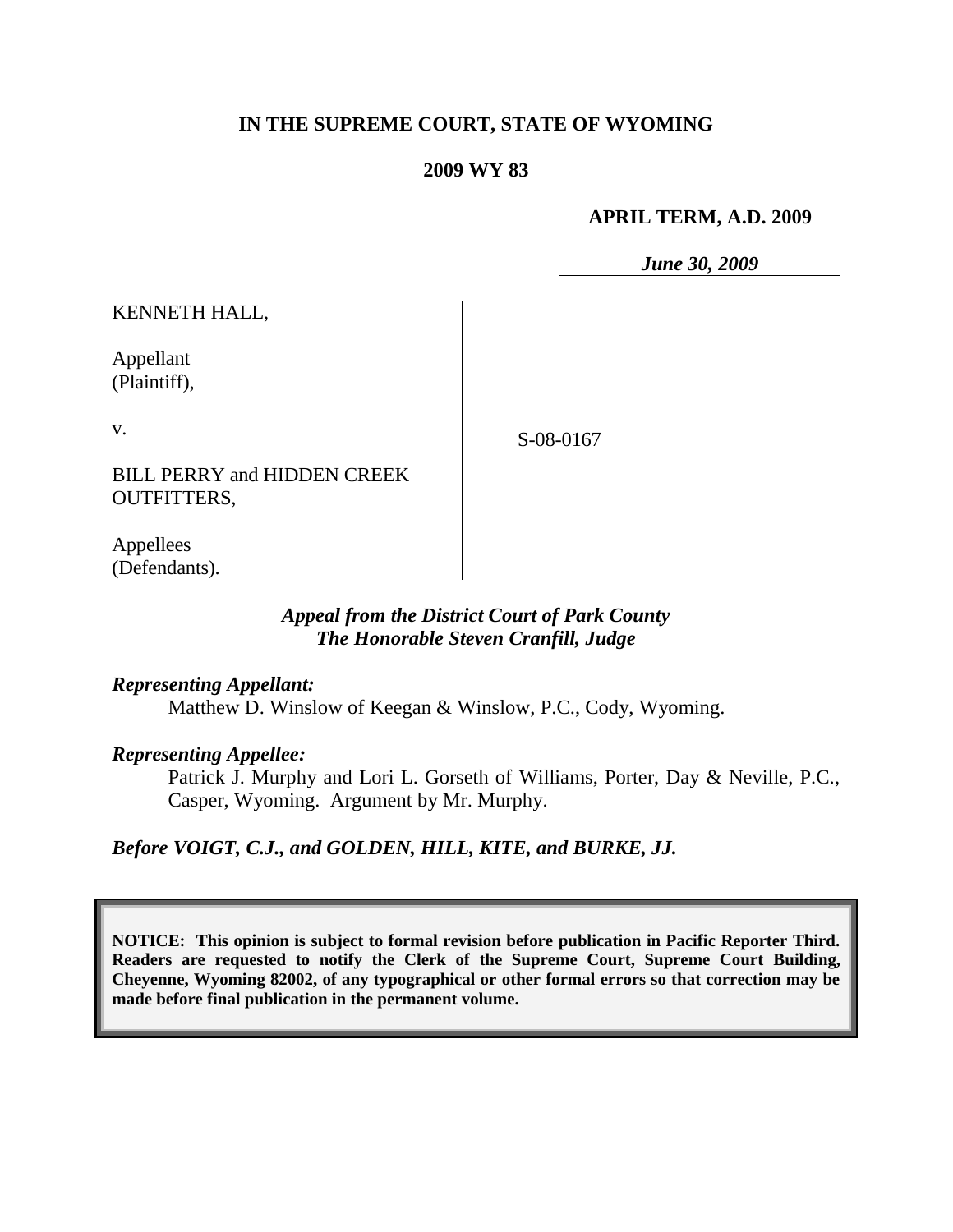#### **HILL,** Justice.

[¶1] Kenneth Hall was injured when he was thrown from a horse while participating in a deer hunt guided by Hidden Creek Outfitters. The district court ruled that a document signed by Mr. Hall entitled "Release of Liability and User Indemnity Agreement Hunting and Camping" (the Release) precluded his negligence action and granted summary judgment in favor of Bill Perry and Hidden Creek Outfitters. Mr. Hall argues that the Release was not enforceable because it was not supported by separate consideration. We conclude that the Release was part of the parties' original agreement and, therefore, separate consideration was not required to make it enforceable.

[¶2] We affirm.

#### **ISSUES**

[¶3] The dispositive question in this case is whether the district court properly ruled, as a matter of law, that the Release was enforceable without separate consideration.<sup>1</sup>

# **FACTS**

[¶4] Mr. Hall, a resident of North Carolina, and three of his friends planned a guided mule deer hunt in northwestern Wyoming in the fall of 2005. They contacted Bill Perry, the owner of Hidden Creek Outfitters, to act as their outfitter for the hunt. Hidden Creek Outfitters sent a "Letter Contract of Agreement" (hereinafter "Letter Agreement") to Mr. Hall. The Letter Agreement, signed by Mr. Hall (designated as "Client") on February 20, 2005, stated that Hidden Creek Outfitters (designated as "Outfitter") would provide him with a five-day guided hunt, preferably November 6 through 10, 2005. Hidden Creek Outfitters agreed to "stress safety throughout the hunt" and "[p]rovide professional, licensed guides" as well as other necessities such as food, lodging, etc. Mr. Hall agreed to "be personally responsible for each provision herein and sign each contract, agreement and attachment hereto." The Letter Agreement further provided:

> 2. . . . Client will provide Outfitter a list as to his physical limitations, allergies, health and weight problems, required medications, and dietary restrictions when returning this contract. Client understands that notwithstanding any other provisions of this contract, Outfitter may, in his sole discretion return any fees and decline to accept Client for

<sup>1</sup> In his opening brief, Mr. Hall articulates an additional issue challenging the district court's alternative ruling that, even if the Release was not valid, Mr. Hall was entitled only to contract damages under the terms of the parties' agreement and could not maintain an action in tort. Given our conclusion that the Release is valid, we need not consider Mr. Hall's second argument.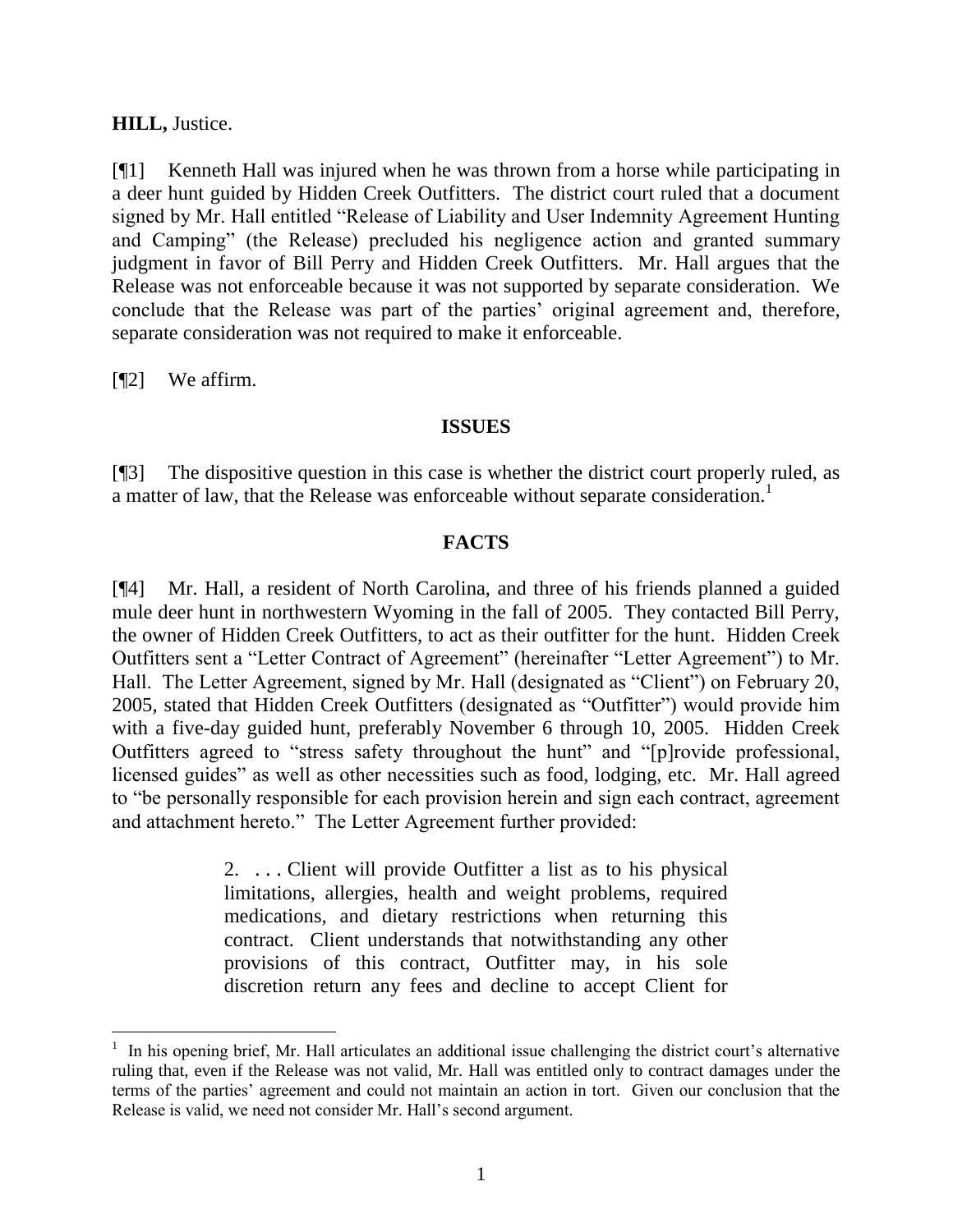reasons stated on such form. CLIENT AGREES THAT HE ASSUMES THE RISK OF HUNTING BASED UPON ANY DISCLOSED OR UNDISCLOSED CODITION (sic) REQUIRED BY SUCH FORM.

# 3. FEES AND CONDITIONS

In consideration of the Outfitter providing the services as set forth hereinabove the Client agrees to pay the Outfitter the sum of \$ 2500.00 [handwritten] plus a 3% forest service fee, in U.S. funds or money order, as follows:

A. Deposit of [\$1000.00 crossed out and \$500.00 written in] which shall be paid by the Client to the Outfitter with a signed copy of this agreement OR the contract will be null and void and in no way binding on the Outfitter unless accepted by him in his sole discretion. . . .

B. The balance of the fee shall be paid in two (2) installments as follows:

(1) 50% of hunt cost, minus deposit, when tag is drawn (2) Balance due 30 days prior to hunt.

. . . .

G. In the event the Outfitter materially defaults in the performance of any portion of his obligations hereunder, due to his own fault, the Client, as his sole and exclusive remedy, either at law or equity, shall be entitled to the return of his fee in full upon demand. . . .

# 4. DISCLOSURES, DISCLAIMERS, AND WAIVERS

The Client acknowledges that he has signed, understood and (sic) the Release and Indemnity Agreement, incorporated above, and further acknowledges that he understands that the risks associated with the primitive conditions of the hunt area, the elevation, weather conditions, unavailability of medical attention, travel by foot, vehicle, or horseback . . . are substantial, and that while the Outfitter will attempt through ordinary and reasonable care to minimize the risks, such risks are specifically assumed by the Client.

# 5. MISCELLANEOUS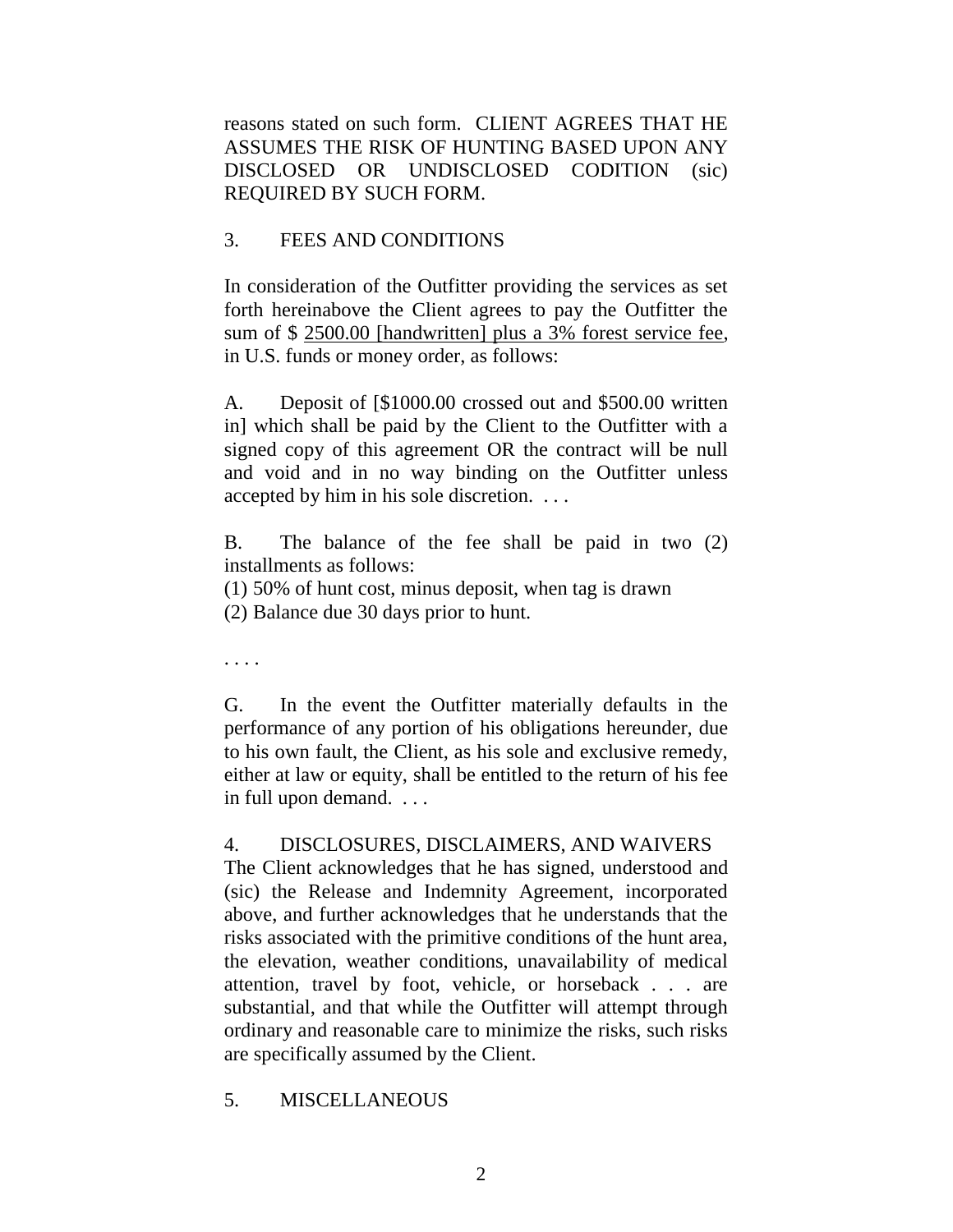A. Any attachment or addendum hereto signed by the parties, or one party as required by the terms thereof, shall be a part of this agreement and be incorporated herein by reference as if set forth verbatim. In the event that any provision contained in such attachment or addendum is contrary to or inconsistent with any provisions set forth herein, the provisions of the attachment or addendum shall supersede and prevail over any such provision herein as to such inconsistency.

B. This agreement, including exhibits, schedules, attachments, and addenda attached hereto sets forth the entire understanding and agreement between the parties and supersedes any prior agreement, written or oral.

The signed Letter Agreement indicated that Mr. Hall had provided a \$500.00 deposit.

[¶5] Mr. Hall's hunting party arrived at the lodge used by Hidden Creek Outfitters on November 5, 2005. They gathered around the dining table where a Hidden Creek Outfitters employee, Jim Keilholtz, gave them the Release. They were asked to read over the document, ask any questions, and then sign and initial it in the indicated places. The Release provided in relevant part:

> I, [handwritten] Kenneth R. Hall (CLIENT) hereby acknowledge that I have voluntarily applied and contracted to participate in the sport or activity of hunting/camping from a primitive camp, with equipment and or services to be provided by BILL PERRY, D.B.A. HIDDEN CREEK OUTFITTERS/TETON WILDERNESS OUTFITTING, (OUTFITTER). By my initials hereon and at each place hereafter marked (INITIAL [handwritten] KRH) I have signified my agreement with and acceptance of the terms, statements, and conditions herein.

> I UNDERSTAND AND AGREE that the described sport or activity and all other hazards and exposures connected with the activities conducted in the outdoors do involve risk and that I am cognizant of the risk and dangers inherent with hunting and camping, and in particular in the mountains of Wyoming and that I . . . [am] fully capable of participating in the activities contracted for and willingly assume the risk of injury as my responsibility, including . . . use of animals, . . .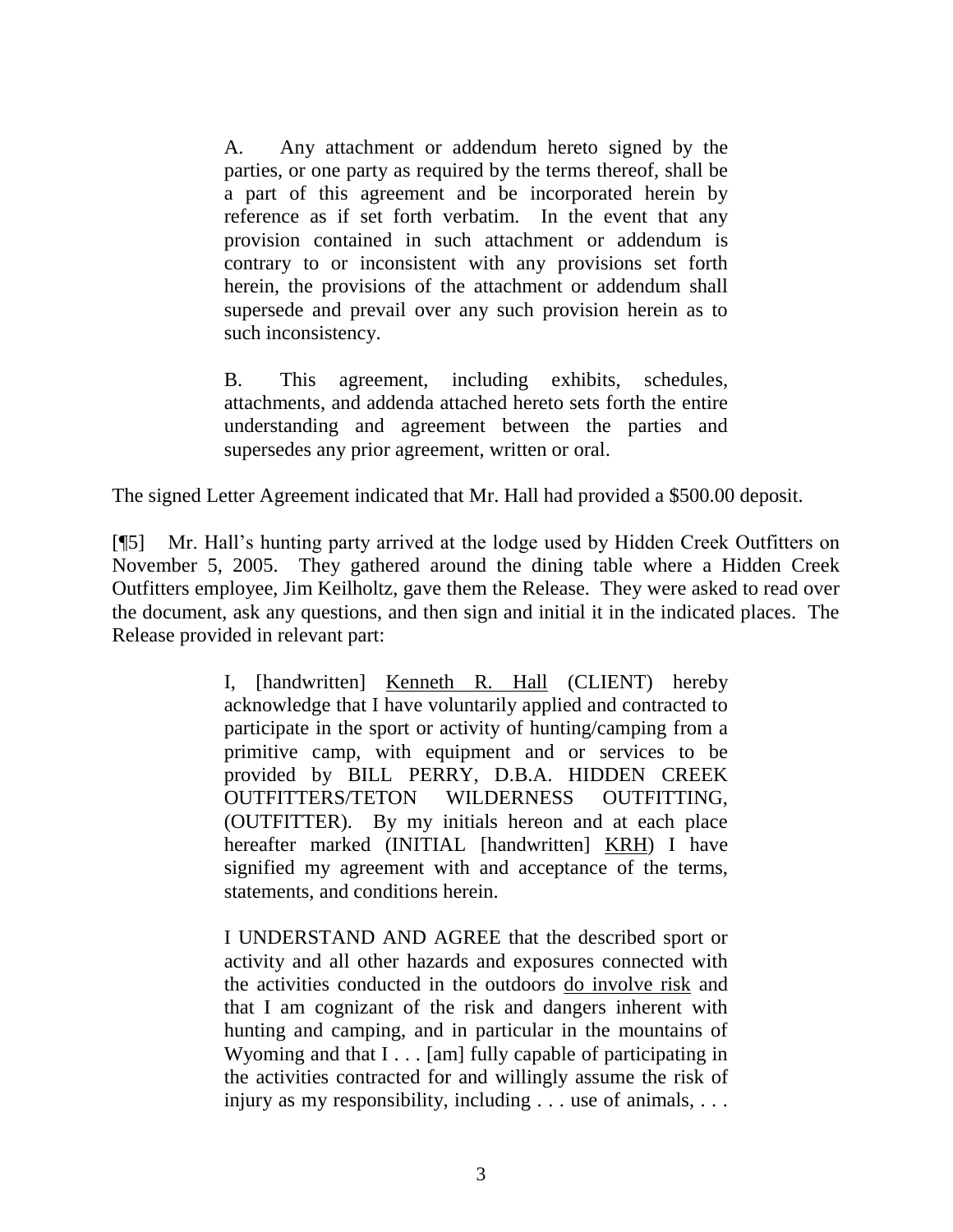collisions with trees, rocks, or other manmade or natural obstacles, whether they are obvious or not obvious. (INITIAL [handwritten] KRH).

. . . .

I UNDERSTAND AND AGREE that any route or activity, chosen as a part of the hunting/camping trip in which  $I \dots$  am participating may not be the safest but has or will be chosen for its interest, challenge, or best meeting the goals of the services for which I am contracting. Should animals ever be used or are present as a part of our activities, I . . . understand that an animal irrespective of its training and usual past behavior and characteristics, may act or react unpredictably at times based upon instinct or fright which likewise is an inherent risk to be assumed by each participant in the activity. (INITIAL [handwritten] KRH).

AS LAWFUL CONSIDERATION for being permitted by Outfitter to participate in the referenced activities, I do hereby **RELEASE FROM ANY LEGAL LIABILITY, AGREE NOT TO SUE, CLAIM AGAINST, ATTACH THE PROPERTY OF, OR PROSECUTE, AND FURTHER AGREE TO DEFEND INDEMNITY** (sic) **AND HOLD HARMLESS** THE Outfitter . . . and all of [its] officers, members, organizations, agents, and employees for any injury or death caused by or resulting from my participation in the activities described above, **WHETHER OR NOT SUCH INJURY OR DEATH WAS CAUSED BY THEIR NEGLIGENCE OR FROM ANY OTHER CAUSE.** (INITIAL [handwritten] KRH).

Mr. Hall signed the Release and gave Hidden Creek Outfitters a check for the balance due on his hunt, less the \$500.00 deposit. The next morning, he began his hunt, guided by Gary "Stretch" Bauer. On the last day of the hunt, November 10, 2005, Mr. Hall was thrown from a horse, resulting in multiple broken ribs and a hemothorax.<sup>2</sup>

<sup>2</sup> The parties disagree about the circumstances leading to Mr. Hall's injuries. Mr. Hall testified that he was thrown from the horse when it bucked; Mr. Bauer testified that Mr. Hall simply fell from the horse after it tripped on a rock. Although our summary judgment standard requires that we accept Mr. Hall's version of the facts at this juncture, the circumstances of Mr. Hall's injury are not relevant to our resolution of the issue presented.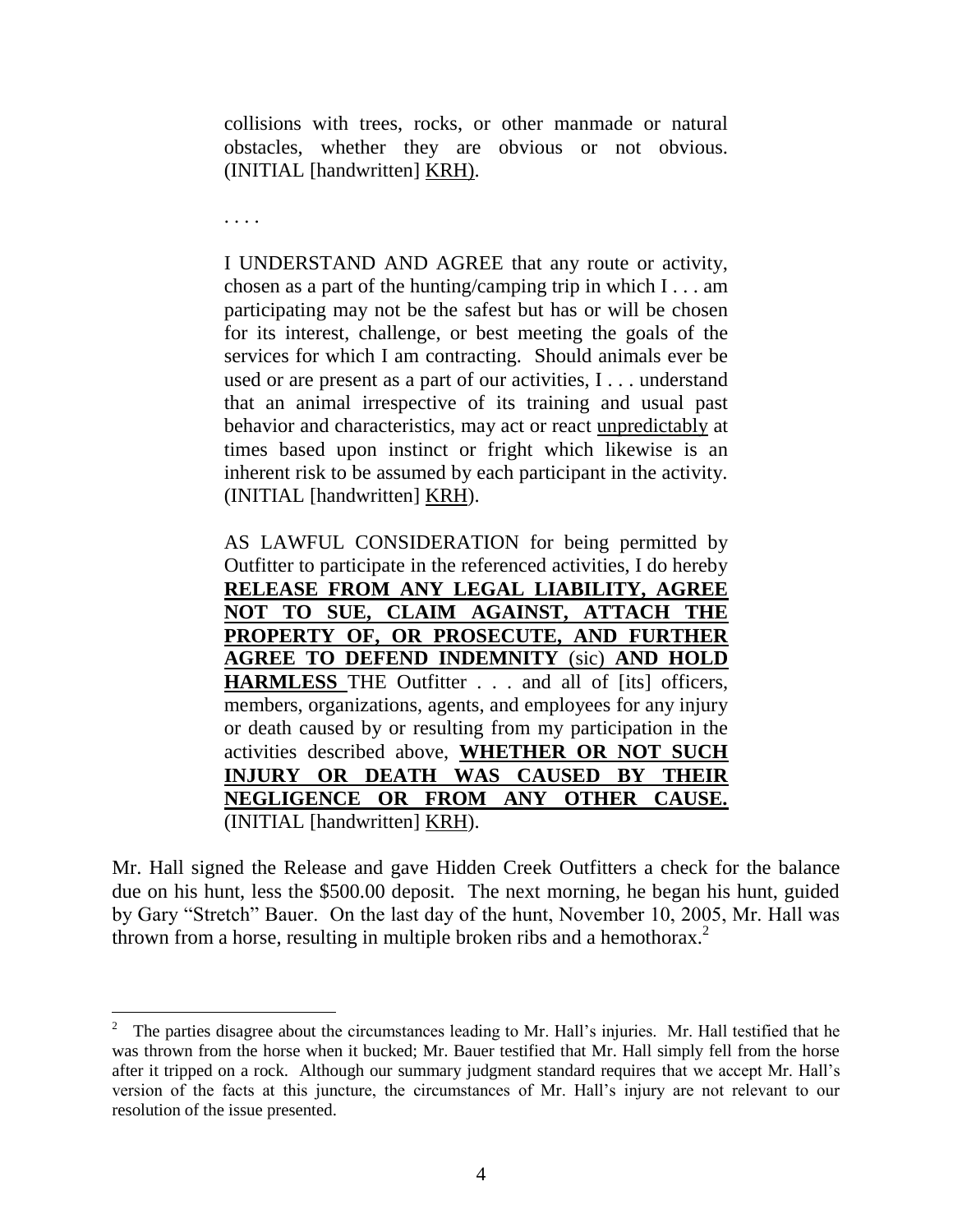[¶6] Mr. Hall filed suit claiming that Hidden Creek Outfitters, acting through its guide, Mr. Bauer, was negligent in overseeing the hunters with the horses and that Mr. Bauer's actions amounted to willful and wanton misconduct. Mr. Perry and Hidden Creek Outfitters filed a motion for summary judgment, asserting that Mr. Hall's negligence claim was precluded by the Release and there were no facts to support the allegation that Mr. Bauer's actions amounted to willful and wanton misconduct. Mr. Hall responded by arguing that the Release was not supported by consideration and violated public policy. He also claimed that there were genuine issues of material fact as to whether Mr. Bauer's actions amounted to willful and wanton misconduct.

[¶7] The district court granted summary judgment in favor of Hidden Creek Outfitters and Mr. Perry, ruling that the Release was part of the original contract, thereby requiring no additional consideration, and did not violate public policy. It also decided, as a matter of law, that Mr. Bauer's actions did not amount to willful and wanton misconduct. Mr. Hall appealed. $3$ 

#### **SUMMARY JUDGMENT LAW**

[¶8] We review the district court's summary judgment order de novo, utilizing the same standards and reviewing the same materials as the district court. *Schlesinger v. Woodcock,* 2001 WY 120, ¶ 12, 35 P.3d 1232, 1236-37 (Wyo. 2001). Summary judgment is proper only when there are no genuine issues of material fact and the moving party is entitled to judgment as a matter of law. W.R.C.P. 56(c); *[Hovendick v. Ruby,](http://www.westlaw.com/Find/Default.wl?rs=dfa1.0&vr=2.0&DB=4645&FindType=Y&ReferencePositionType=S&SerialNum=2000481838&ReferencePosition=1122)* [10](http://www.westlaw.com/Find/Default.wl?rs=dfa1.0&vr=2.0&DB=4645&FindType=Y&ReferencePositionType=S&SerialNum=2000481838&ReferencePosition=1122)  P.3d 1119, 1122 (Wyo. 2000); *[Mountain Cement Company v. Johnson,](http://www.westlaw.com/Find/Default.wl?rs=dfa1.0&vr=2.0&DB=661&FindType=Y&ReferencePositionType=S&SerialNum=1994214537&ReferencePosition=32)* [884 P.2d 30, 32](http://www.westlaw.com/Find/Default.wl?rs=dfa1.0&vr=2.0&DB=661&FindType=Y&ReferencePositionType=S&SerialNum=1994214537&ReferencePosition=32)  (Wyo. 1994). We examine the record from the vantage point most favorable to the party opposing the motion, and give that party the benefit of all favorable inferences which may fairly be drawn from the record. *Schlesinger,* ¶ 12, 35 P.3d at 1236-37. See also, *[Four Nines Gold, Inc. v. 71 Construction, Inc.,](http://www.westlaw.com/Find/Default.wl?rs=dfa1.0&vr=2.0&DB=661&FindType=Y&ReferencePositionType=S&SerialNum=1991071997&ReferencePosition=238)* [809 P.2d 236, 238 \(Wyo. 1991\).](http://www.westlaw.com/Find/Default.wl?rs=dfa1.0&vr=2.0&DB=661&FindType=Y&ReferencePositionType=S&SerialNum=1991071997&ReferencePosition=238)

# **DISCUSSION**

[¶9] Mr. Hall claims that the district court erred by ruling that no new consideration was required to make the Release enforceable. Releases and exculpatory clauses are types of contracts. *Massengill v. S.M.A.R.T. Sports Medicine Clinic, P.C.,* 996 P.2d 1132, 1135 (Wyo. 2000); *Kelliher v. Herman,* 701 P.2d 1157, 1159 (Wyo. 1985). Like any contract, in order to enter into a valid release, there must be offer, acceptance, and consideration. *Mueller v. Zimmer,* 2005 WY 156, ¶ 18, 124 P.3d 340, 350 (Wyo. 2005). Contractual consideration is defined as "a benefit to the promisor or a detriment to the promisee." *Roussalis v. Wyoming Medical Center,* 4 P.3d 209, 240 (Wyo. 2000).

l

<sup>3</sup> Mr. Hall does not challenge the district court's rulings that Mr. Bauer's conduct was not willful and wanton and the Release does not violate public policy.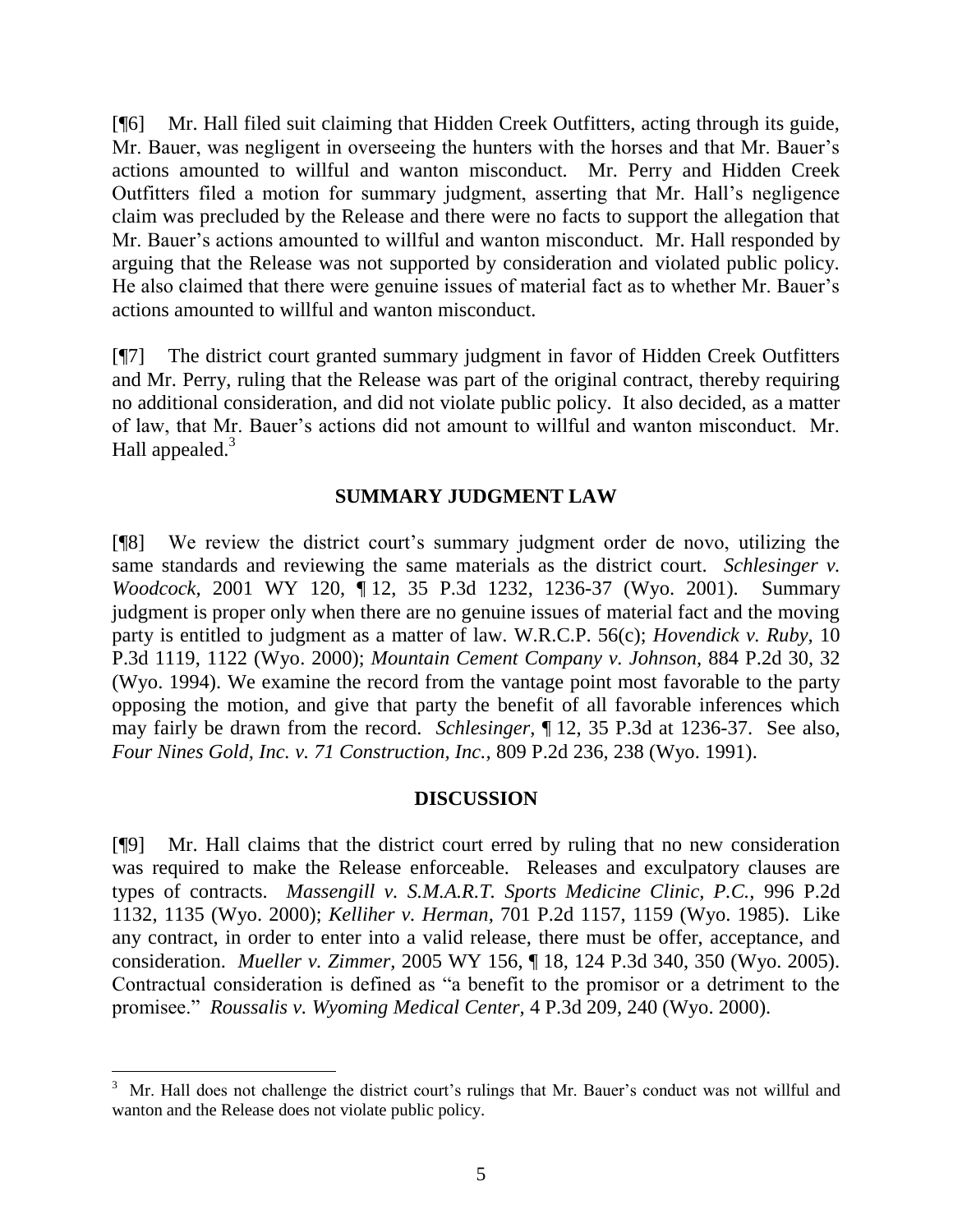[¶10] Mr. Hall argues that, after he signed the Letter Agreement and provided the initial \$500.00 deposit, Hidden Creek Outfitters was obligated to take him on the hunt. He claims that the Letter Agreement formed the entire contract between the parties and the Release was a separate agreement which required consideration apart from the fee he paid for the hunt.

[¶11] As suggested in Mr. Hall's argument, we follow the "pre-existing duty rule," meaning "an agreement to do what one is already bound to do cannot serve as consideration to support a modification" of the parties' agreement. *Roussalis*, 4 P.3d at 239. This Court explored the pre-existing duty concept in *Schlesinger.* On several occasions, Ms. Schlesinger borrowed money for her business, Custom Syndicated Research, Incorporate (CSR), from Ms. Woodcock*.* Some of the loans were documented by promissory notes, which included terms of 25% interest, a short period for repayment and personal liability for Ms. Schelsinger. Promissory notes were not, however, given for some of the loans. Just prior to declaring CSR's bankruptcy, Ms. Schlesinger had Ms. Woodcock execute a modified loan agreement on terms much more favorable to Ms. Schlesinger, to-wit: 10% interest, a longer repayment period and eliminating her personal liability for the loans. We ruled that the modified loan agreement was not enforceable because Ms. Schlesinger did not give Ms. Woodcock any new or additional consideration for it. Ms. Schelsinger had a duty to repay the loans before the modified loan agreement was executed and she did not offer any additional benefit to Ms. Woodcock for the modification. We said the modified loan agreement was unenforceable because "the performance of a duty imposed by law is insufficient consideration to support a contract." *Schlesinger*, ¶ 14, 35 P.3d at 1237.

[¶12] In this case, Hidden Creek Outfitters argues that the preexisting duty rule does not apply because the Release was part of the parties' original agreement and, thus, no new or additional consideration was needed to make the Release enforceable. *Roussalis* offers some guidance on this matter*.* There*,* Wyoming Medical Center (WMC) and two doctors entered into an agreement in which the doctors agreed to convey a building they owned to WMC in return for its funding of the construction of a new medical office for them. WMC argued that it was not required to incorporate certain "special features" into the new office building because that obligation was part of a subsequent contract modification and was not supported by consideration. Rejecting WMC's argument, we ruled that, although not spelled out in detail, the original agreement contemplated the special features; consequently, no new consideration was necessary to support WMC's promise to provide the special features. *Roussalis*, 4 P.3d at 240. Accordingly, under *Roussalis,* if the challenged provisions were contemplated in the parties' original understanding, although they may not be set out in detail, no new consideration is required to support such provisions.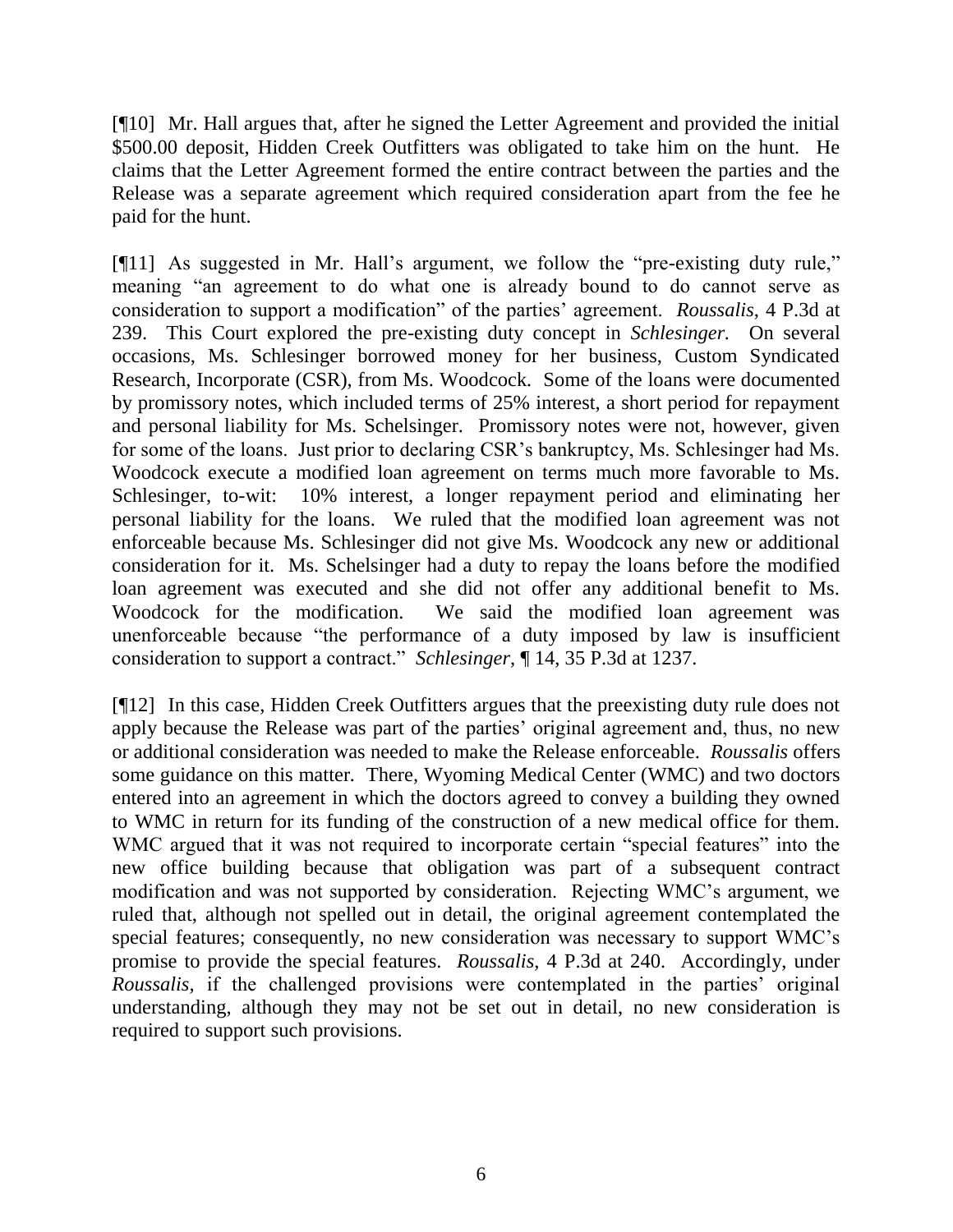[¶13] In order to determine whether new or additional consideration was required to support the Release, we must interpret the Release in light of the Letter Agreement. We construe the documents in accordance with our standard rules of contract construction.

> In contract litigation, when the terms of the agreement are unambiguous, the interpretation is a question of law.... *[Examination Management Services, Inc. v. Kirschbaum,](http://www.westlaw.com/Find/Default.wl?rs=dfa1.0&vr=2.0&DB=661&FindType=Y&ReferencePositionType=S&SerialNum=1996244838&ReferencePosition=689)* [927](http://www.westlaw.com/Find/Default.wl?rs=dfa1.0&vr=2.0&DB=661&FindType=Y&ReferencePositionType=S&SerialNum=1996244838&ReferencePosition=689)  P.2d 686, 689 (Wyo. 1996); *Union [Pacific Resources Co. v.](http://www.westlaw.com/Find/Default.wl?rs=dfa1.0&vr=2.0&DB=661&FindType=Y&ReferencePositionType=S&SerialNum=1994196633&ReferencePosition=218)  [Texaco, Inc.,](http://www.westlaw.com/Find/Default.wl?rs=dfa1.0&vr=2.0&DB=661&FindType=Y&ReferencePositionType=S&SerialNum=1994196633&ReferencePosition=218)* [882 P.2d 212, 218-19 \(Wyo.1994\).](http://www.westlaw.com/Find/Default.wl?rs=dfa1.0&vr=2.0&DB=661&FindType=Y&ReferencePositionType=S&SerialNum=1994196633&ReferencePosition=218) Whether a contract is ambiguous is a question of law for the reviewing court. *[Prudential Preferred Properties v. J and J Ventures,](http://www.westlaw.com/Find/Default.wl?rs=dfa1.0&vr=2.0&DB=661&FindType=Y&ReferencePositionType=S&SerialNum=1993179048&ReferencePosition=1271)  [Inc.,](http://www.westlaw.com/Find/Default.wl?rs=dfa1.0&vr=2.0&DB=661&FindType=Y&ReferencePositionType=S&SerialNum=1993179048&ReferencePosition=1271)* [859 P.2d 1267, 1271 \(Wyo. 1993\).](http://www.westlaw.com/Find/Default.wl?rs=dfa1.0&vr=2.0&DB=661&FindType=Y&ReferencePositionType=S&SerialNum=1993179048&ReferencePosition=1271) We review questions of law de novo without affording deference to the decision of the district court. *[Hermreck v. United Parcel Service, Inc.,](http://www.westlaw.com/Find/Default.wl?rs=dfa1.0&vr=2.0&DB=661&FindType=Y&ReferencePositionType=S&SerialNum=1997125822&ReferencePosition=866)* 938 P.2d 863, 866 (Wyo.1997); *[Griess v. Office of the Atty.](http://www.westlaw.com/Find/Default.wl?rs=dfa1.0&vr=2.0&DB=661&FindType=Y&ReferencePositionType=S&SerialNum=1997037978&ReferencePosition=736)  [Gen., Div. of Criminal Investigation,](http://www.westlaw.com/Find/Default.wl?rs=dfa1.0&vr=2.0&DB=661&FindType=Y&ReferencePositionType=S&SerialNum=1997037978&ReferencePosition=736)* [932 P.2d 734, 736](http://www.westlaw.com/Find/Default.wl?rs=dfa1.0&vr=2.0&DB=661&FindType=Y&ReferencePositionType=S&SerialNum=1997037978&ReferencePosition=736)  (Wyo. 1997).

> According to our established standards for interpretation of contracts, the words used in the contract are afforded the plain meaning that a reasonable person would give to them. *[Doctors' Co. v. Insurance Corp. of America,](http://www.westlaw.com/Find/Default.wl?rs=dfa1.0&vr=2.0&DB=661&FindType=Y&ReferencePositionType=S&SerialNum=1993228400&ReferencePosition=1023)* [864 P.2d 1018,](http://www.westlaw.com/Find/Default.wl?rs=dfa1.0&vr=2.0&DB=661&FindType=Y&ReferencePositionType=S&SerialNum=1993228400&ReferencePosition=1023)  1023 (Wyo. 1993).  $\ldots$  In the absence of any ambiguity, the contract will be enforced according to its terms because no construction is appropriate. *[Sinclair Oil Corp. v. Republic](http://www.westlaw.com/Find/Default.wl?rs=dfa1.0&vr=2.0&DB=661&FindType=Y&ReferencePositionType=S&SerialNum=1996283405&ReferencePosition=539)  [Ins. Co.,](http://www.westlaw.com/Find/Default.wl?rs=dfa1.0&vr=2.0&DB=661&FindType=Y&ReferencePositionType=S&SerialNum=1996283405&ReferencePosition=539)* [929 P.2d 535, 539 \(Wyo. 1996\);](http://www.westlaw.com/Find/Default.wl?rs=dfa1.0&vr=2.0&DB=661&FindType=Y&ReferencePositionType=S&SerialNum=1996283405&ReferencePosition=539) *[Prudential](http://www.westlaw.com/Find/Default.wl?rs=dfa1.0&vr=2.0&DB=661&FindType=Y&ReferencePositionType=S&SerialNum=1993179048&ReferencePosition=1271)  [Preferred Properties,](http://www.westlaw.com/Find/Default.wl?rs=dfa1.0&vr=2.0&DB=661&FindType=Y&ReferencePositionType=S&SerialNum=1993179048&ReferencePosition=1271)* [859 P.2d at 1271.](http://www.westlaw.com/Find/Default.wl?rs=dfa1.0&vr=2.0&DB=661&FindType=Y&ReferencePositionType=S&SerialNum=1993179048&ReferencePosition=1271)

*Farmer v. Rickard,* 2007 WY 19, ¶ 12, 150 P.3d 1185, 1191 (Wyo. 2007) (quoting *[Roney](http://www.westlaw.com/Find/Default.wl?rs=dfa1.0&vr=2.0&DB=4645&FindType=Y&ReferencePositionType=S&SerialNum=2005139750&ReferencePosition=200)  [v. B.B.C. Corp.,](http://www.westlaw.com/Find/Default.wl?rs=dfa1.0&vr=2.0&DB=4645&FindType=Y&ReferencePositionType=S&SerialNum=2005139750&ReferencePosition=200)* 2004 WY 113, ¶ [10, 98 P.3d 196, 200 \(Wyo. 2004\)\)](http://www.westlaw.com/Find/Default.wl?rs=dfa1.0&vr=2.0&DB=4645&FindType=Y&ReferencePositionType=S&SerialNum=2005139750&ReferencePosition=200). When interpreting contracts, we seek to determine the intent of the parties. In undertaking that function, we consider the contract as a whole, giving effect to each provision, if possible. Common sense is a guiding principle in interpreting a contract's terms. *Boehm v. Cody Country Chamber of Commerce,* 748 P.2d 704, 712 (Wyo. 1987); *Schutkowski v. Carey,* 725 P.2d 1057, 1062 (Wyo. 1986); *Wunsch v. Pickering,* 2008 WY 131, ¶ 17, 195 P.3d 1032, 1039-40 (Wyo. 2008).

[¶14] Paragraph 4 of the Letter Agreement states that "[t]he Client acknowledges that he has signed, understood and (sic) the Release and Indemnity Agreement, incorporated above[.]" Mr. Hall argues that, because the Letter Agreement indicated "the Release and Indemnity Agreement" would be signed prior to, or contemporaneously with, the Letter Agreement, the parties were not referring to the Release since it was not provided to the hunters until they arrived at the lodge to begin their hunt. Mr. Hall further asserts that the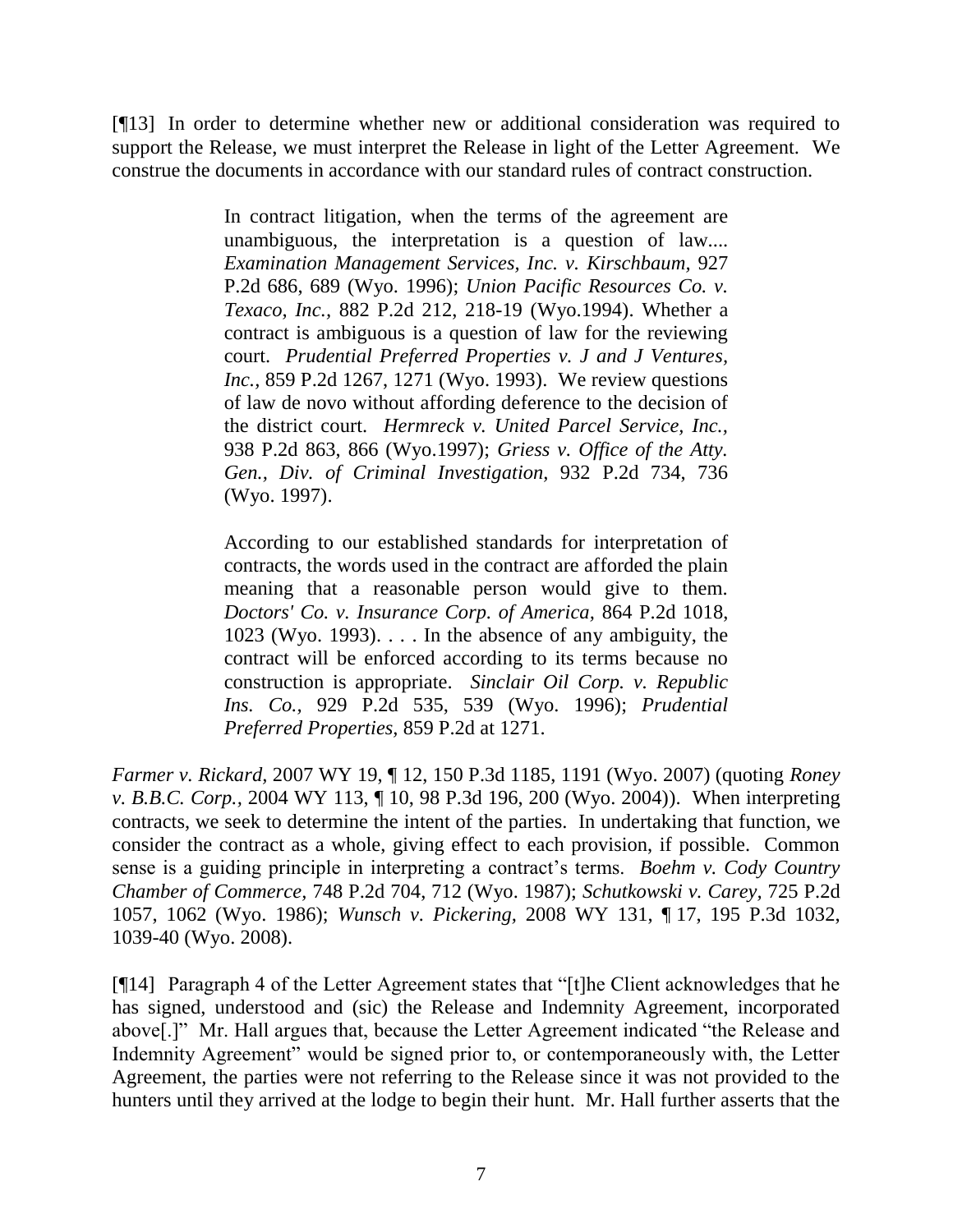"Release and Indemnity Agreement" language in the Letter Agreement was not referring to the Release he signed at the lodge, but rather to the assumption of risk language pertaining to any medical issues set out in paragraph 2 of the Letter Agreement:

> Client will provide Outfitter a list as to his physical limitations, allergies, health and weight problems, required medications, and dietary restrictions when returning this contract. Client understands that notwithstanding any other provisions of this contract, Outfitter may, in his sole discretion, return any fees and decline to accept Client for reasons stated on such form. **CLIENT AGREES THAT HE ASSUMES THE RISK OF HUNTING BASED UPON ANY DISCLOSED OR UNDISCLOSED CODITION (sic) REQUIRED BY SUCH FORM.** [Emphasis in original.]

[¶15] The Release was entitled "**Release** of Liability **and** User **Indemnity Agreement** Hunting and Camping" (emphasis added). The title thus fits within the meaning of the Letter Agreement's reference to a "Release and Indemnity Agreement." Mr. Hall signed and initialed the Release in several places, without any objection and without asking any questions, even though it was not presented to him prior to, or contemporaneously with, the Letter Agreement. The plain language of the Letter Agreement references a "Release and Indemnity Agreement," which was to be separately signed and incorporated. The Release was incorporated in the opening clause of the Letter Agreement, which stated that "Client shall be personally responsible for each provision herein and shall sign each contract, agreement, and attachment hereto." In order to accept Mr. Hall's position that the Release was not part of the parties' original agreement, we would have to ignore the Letter Agreement's clear reference to a separate Release and Indemnity Agreement. That would violate our rule of contract construction which requires us to give effect to all provisions of a contract. *Wunsch,* ¶ 17, 195 P.3d at 1039-40.

[¶16] In contrast, the medical risk provision was not titled "Release and Indemnity Agreement" and it did not require a separate signature. Because the medical risk provision was included in full in the Letter Agreement, no incorporation was required. Thus, the medical risk provision obviously was not the "Release and Indemnity Agreement" referred to in the Letter Agreement. Considering the plain, unambiguous language of the Letter Agreement in a common sense fashion, it is clear that the parties contemplated that the provisions of the Release be included within their original understanding. Thus, this case fits into the *Roussalis* rationale, and no new consideration was required to make the Release enforceable.

[¶17] Additionally, the district court ruled that the Release was an addendum under Paragraph 5A of the Letter Agreement: